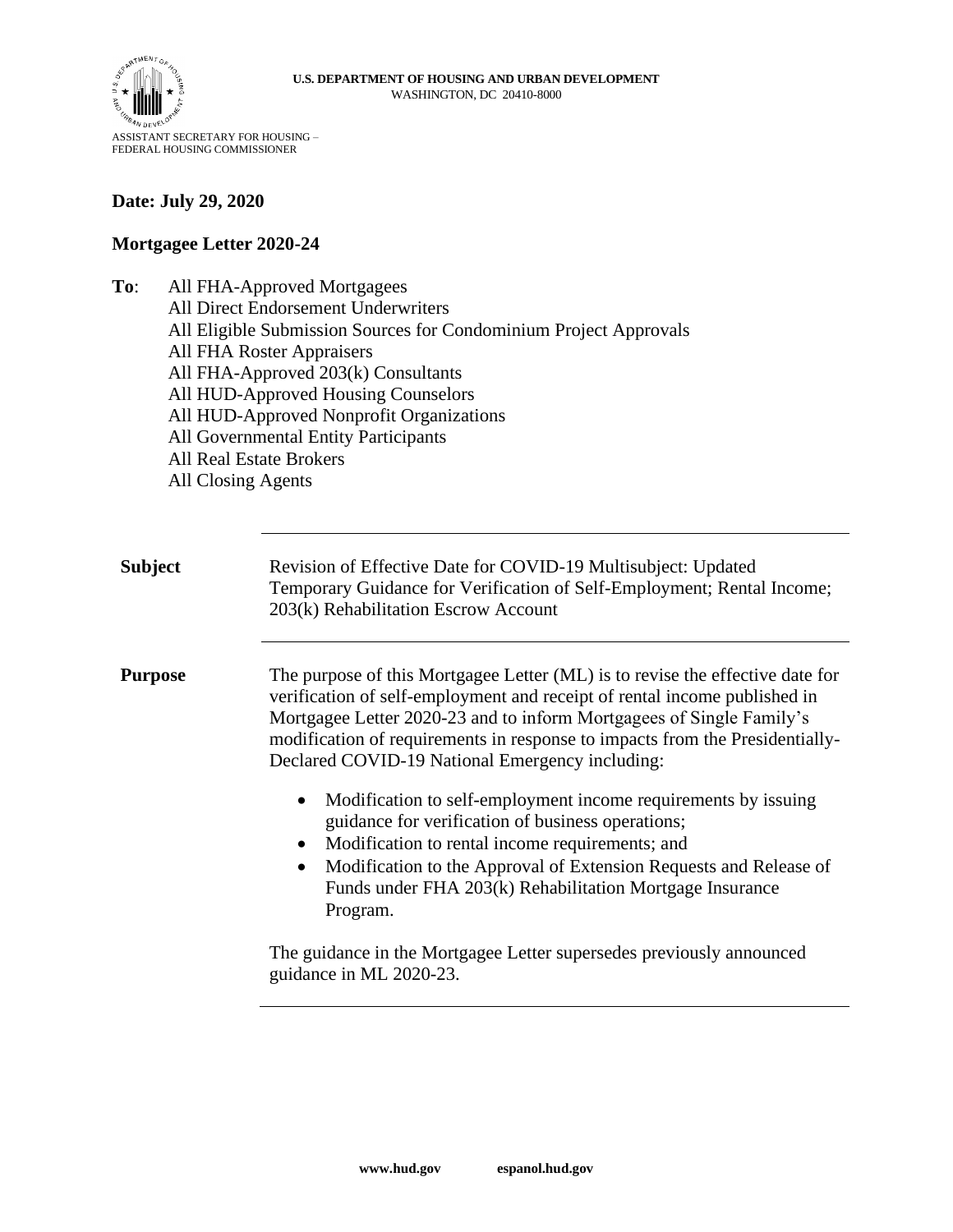| <b>Effective Date</b>              | The verification of business operations for self-employed borrowers and the<br>Rental Income guidance in this ML is effective for case numbers assigned<br>on or after August 12, 2020 through November 30, 2020. This effective date<br>supersedes the effective date announced in Mortgagee Letter 2020-23.                                                                                                                                                                                                                                                                                                                                                                                                                                                                                                                                                                                                                                                                                                                                                                                                                                                                                                                                                                                                                                                                                                                                                                                                       |
|------------------------------------|---------------------------------------------------------------------------------------------------------------------------------------------------------------------------------------------------------------------------------------------------------------------------------------------------------------------------------------------------------------------------------------------------------------------------------------------------------------------------------------------------------------------------------------------------------------------------------------------------------------------------------------------------------------------------------------------------------------------------------------------------------------------------------------------------------------------------------------------------------------------------------------------------------------------------------------------------------------------------------------------------------------------------------------------------------------------------------------------------------------------------------------------------------------------------------------------------------------------------------------------------------------------------------------------------------------------------------------------------------------------------------------------------------------------------------------------------------------------------------------------------------------------|
|                                    | The administration of the $203(k)$ Rehabilitation Escrow guidance for<br>borrowers in forbearance in this ML is effective immediately for open<br>escrow accounts through November 30, 2020.                                                                                                                                                                                                                                                                                                                                                                                                                                                                                                                                                                                                                                                                                                                                                                                                                                                                                                                                                                                                                                                                                                                                                                                                                                                                                                                        |
|                                    | Policy updates in this ML are temporary and will not be incorporated into<br>the HUD Single-Family Housing Policy Handbook 4000.1.                                                                                                                                                                                                                                                                                                                                                                                                                                                                                                                                                                                                                                                                                                                                                                                                                                                                                                                                                                                                                                                                                                                                                                                                                                                                                                                                                                                  |
| <b>Public</b><br>Feedback          | HUD welcomes feedback from interested parties for a period of 30 calendar<br>days from the date of issuance. To provide feedback on this policy<br>document, please send feedback to the FHA Resource Center at<br>answers@hud.gov. HUD will consider the feedback in determining the need<br>for future updates.                                                                                                                                                                                                                                                                                                                                                                                                                                                                                                                                                                                                                                                                                                                                                                                                                                                                                                                                                                                                                                                                                                                                                                                                   |
| <b>Affected</b><br><b>Programs</b> | As further detailed in this ML, the verification of self-employment and<br>verification of Rental Income guidance apply to Single Family Title II<br>Forward Mortgage and HECM Programs. The 203(k) escrow administration<br>guidance applies solely to the 203(k) Rehabilitation Program.                                                                                                                                                                                                                                                                                                                                                                                                                                                                                                                                                                                                                                                                                                                                                                                                                                                                                                                                                                                                                                                                                                                                                                                                                          |
| <b>Background</b>                  | On March 13, 2020, President Trump declared a National Emergency<br>concerning the Coronavirus (COVID-19) pandemic and initiated actions to<br>stem the threat to public health and the American economy. Many of these<br>actions include the need to avoid contact with other people or to stay at<br>home. Due to the restrictions imposed by the COVID-19 National<br>Emergency and in compliance with State and Local government directives<br>many businesses throughout the country had to reduce the scope of their<br>operations or completely close their doors. Mortgagees are therefore<br>experiencing an additional layer of challenge as they attempt to determine<br>income stability for self-employed Borrowers and for Borrowers who rely<br>on receipt of rental income. In recognition of these and other challenges that<br>Mortgagees are experiencing during these unprecedented times, FHA is<br>temporarily updating its income requirements for self-employed Borrowers<br>and Borrowers who rely on the receipt of rental income to qualify for an<br>FHA-insured mortgage Additionally, FHA is clarifying its guidance for<br>servicing the 203(k) Rehabilitation Escrow Account for Borrowers who are<br>in a COVID-19 related mortgage payment forbearance. The implementation<br>of these temporary measures is expected to mitigate or offset potential risk<br>of default that results in a claim against the MMIF while maintaining FHA's<br>countercyclical role in the market. |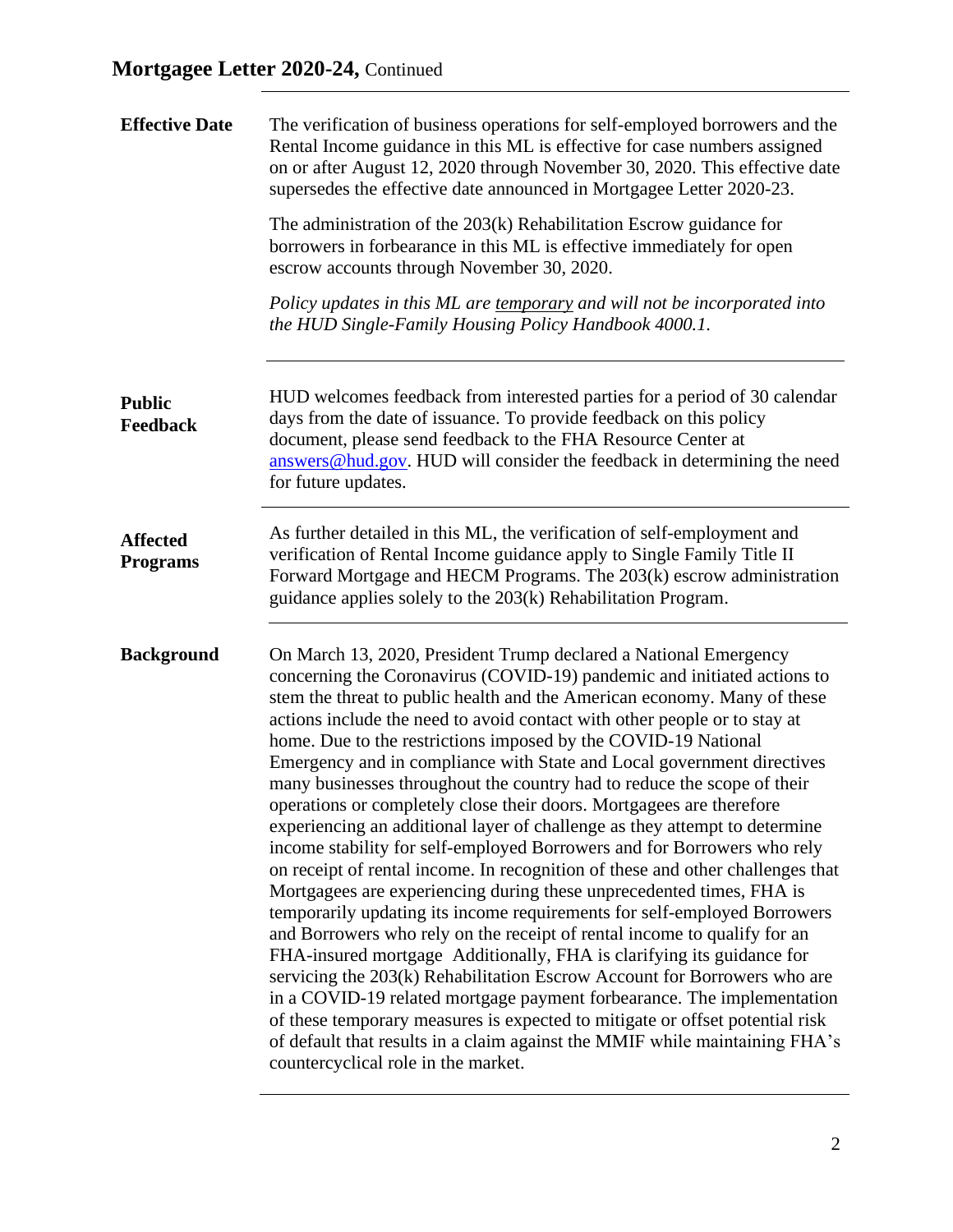| Changes include:                                                                                                                                                                                                                                                                                                                                                                                                                                                                                                                                                                           |
|--------------------------------------------------------------------------------------------------------------------------------------------------------------------------------------------------------------------------------------------------------------------------------------------------------------------------------------------------------------------------------------------------------------------------------------------------------------------------------------------------------------------------------------------------------------------------------------------|
| 1. Temporary changes to the Self-Employment Income policy to add<br>requirements for Mortgagees to verify the existence and operating status<br>of the Borrower's business.                                                                                                                                                                                                                                                                                                                                                                                                                |
| 2. Temporary changes to the Rental Income policy to address receipt of<br>rental income.                                                                                                                                                                                                                                                                                                                                                                                                                                                                                                   |
| 3. Temporary flexibility to the guidance governing the administration of the<br>203(k) Rehabilitation Escrow Account to allow for approval of<br>Extension Requests and Release of Funds for borrowers in forbearance<br>due to COVID-19-related financial hardships.                                                                                                                                                                                                                                                                                                                      |
| When self-employment income is used to qualify the Borrower, the<br>Mortgagee must verify and document that the income derived from self-<br>employment is stable with a reasonable expectation that it will continue.                                                                                                                                                                                                                                                                                                                                                                     |
| Due to the continued impact of the COVID-19 National Emergency on<br>economic conditions and businesses throughout the country, in addition to<br>the requirements in SF Handbook 4000.1 Sections II.A.4.c.x(C) and<br>$II.A.5.b.x(C)$ Self-Employment Income – Required Documentation<br>(TOTAL and Manual) and Section 3.26 of the HECM Financial Assessment<br>and Property Charge Guide, the Mortgagee must verify the existence of the<br>borrower's business within 10 calendar days prior to the date of the Note to<br>confirm that the Borrower's business is open and operating. |
| The Mortgagee must obtain one of the following to verify and confirm that<br>the business is open and operating:                                                                                                                                                                                                                                                                                                                                                                                                                                                                           |
| evidence of current work (executed contracts or signed invoices that<br>п<br>indicate the business is operating on the day the lender verifies self-<br>employment);<br>evidence of current business receipts within 10 days of the note date<br>п<br>(payment for services performed);<br>lender certification that the business is open and operating (lender<br>٠<br>confirmed through a phone call or other means); or<br>business website demonstrating activity supporting current business<br>ш<br>operations (timely appointments for estimates or service can be<br>scheduled).   |
|                                                                                                                                                                                                                                                                                                                                                                                                                                                                                                                                                                                            |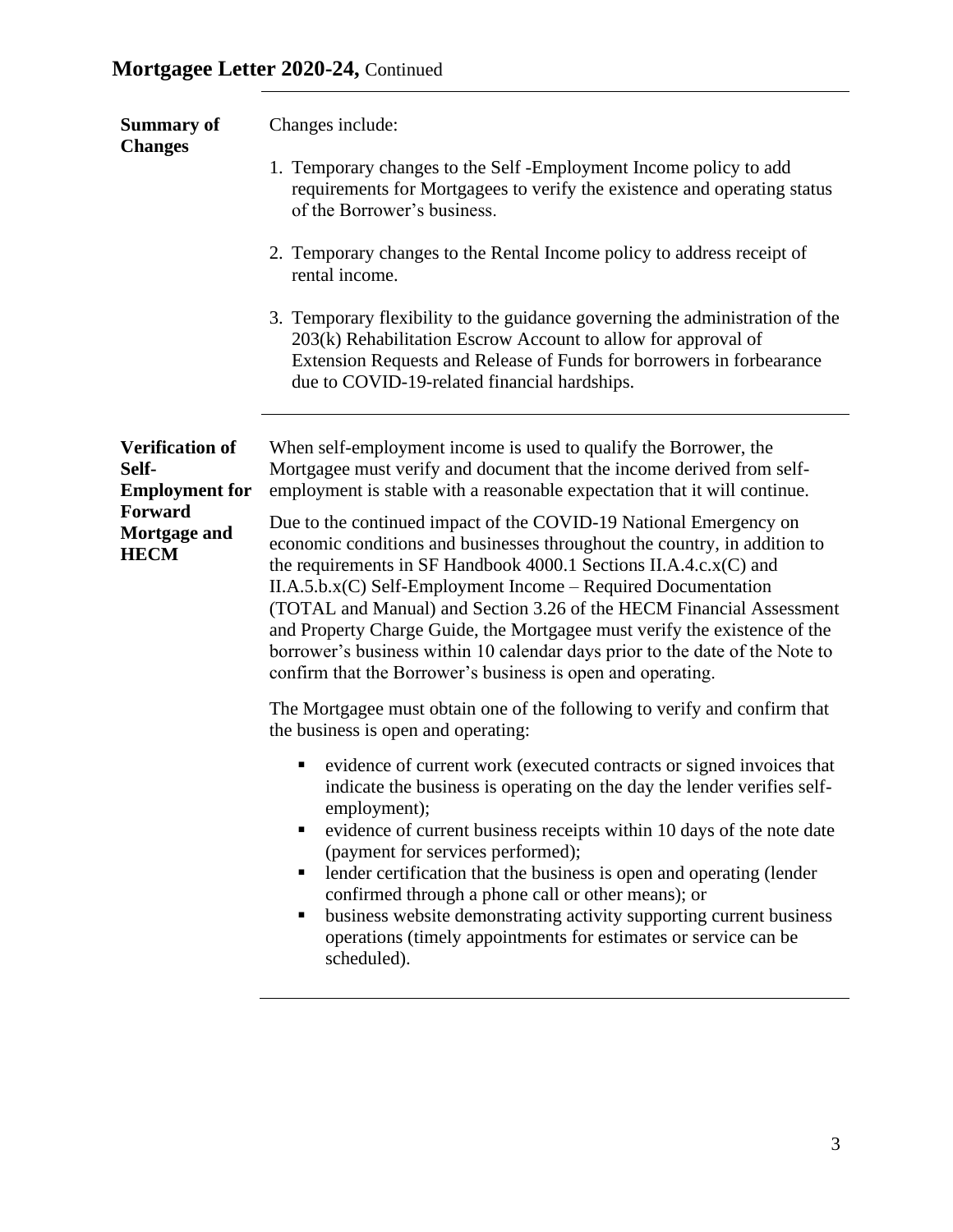| <b>Rental Income</b>                                     | In addition to the requirements in SF Handbook 4000.1 Sections<br>II.A.4.c.xii(I) and II.A.5.b.xii(I) Rental Income (TOTAL and Manual) and<br>Section 3.50 through Section 3.55 of the HECM Financial Assessment and<br>Property Charge Guide where a borrower is qualifying utilizing rental<br>income, for each property generating rental income the Mortgagee must<br>either:                                                                                                                                                                                                                                                                                                                                                                                                                                                                                                                                                                                                                                                                                                                                                                                                                                                              |
|----------------------------------------------------------|------------------------------------------------------------------------------------------------------------------------------------------------------------------------------------------------------------------------------------------------------------------------------------------------------------------------------------------------------------------------------------------------------------------------------------------------------------------------------------------------------------------------------------------------------------------------------------------------------------------------------------------------------------------------------------------------------------------------------------------------------------------------------------------------------------------------------------------------------------------------------------------------------------------------------------------------------------------------------------------------------------------------------------------------------------------------------------------------------------------------------------------------------------------------------------------------------------------------------------------------|
|                                                          | Reduce the effective income associated with the calculation of rental<br>٠<br>income by 25%, or<br>Verify 6 months PITI reserves (this option is applicable to Forward<br>only), or<br>Verify the borrower has received the previous 2 months rental payments<br>п<br>as evidenced by borrower's bank statements showing the deposit. (This<br>option is applicable only for borrowers with a history of rental income<br>from the property).                                                                                                                                                                                                                                                                                                                                                                                                                                                                                                                                                                                                                                                                                                                                                                                                  |
| 203(k)<br><b>Rehabilitation</b><br><b>Escrow Account</b> | SF Handbook 4000.1, II.A.8.a.xvii(B) Extension Requests, states that if the<br>work is not completed within the rehabilitation period specified in the<br>Rehabilitation Loan Agreement, the Borrower may request an extension of<br>time and must submit adequate documentation to justify the extension. The<br>Mortgagee may grant an extension at its discretion only if the Mortgage<br>Payments are current. Additionally SF Handbook 4000.1, II.A.8.a.xx<br>Servicing, states that if the mortgage is delinquent, the Mortgagee may<br>refuse to make further releases from the rehabilitation escrow account and<br>that the project must stop if the Mortgage is in payment default.<br>FHA is providing a temporary flexibility allowing Mortgagees to continue<br>administering the Rehabilitation Escrow Account, including the approval of<br>extension requests and release of funds, which will allow the project to<br>continue for mortgages where the Borrower is in forbearance due to the<br>impacts of COVID-19.<br>The Mortgagee is still required to obtain:<br>An explanation for the delay from the Borrower, contractor, or<br>Consultant when reviewing extension requests; and<br>A new estimated completion date. |